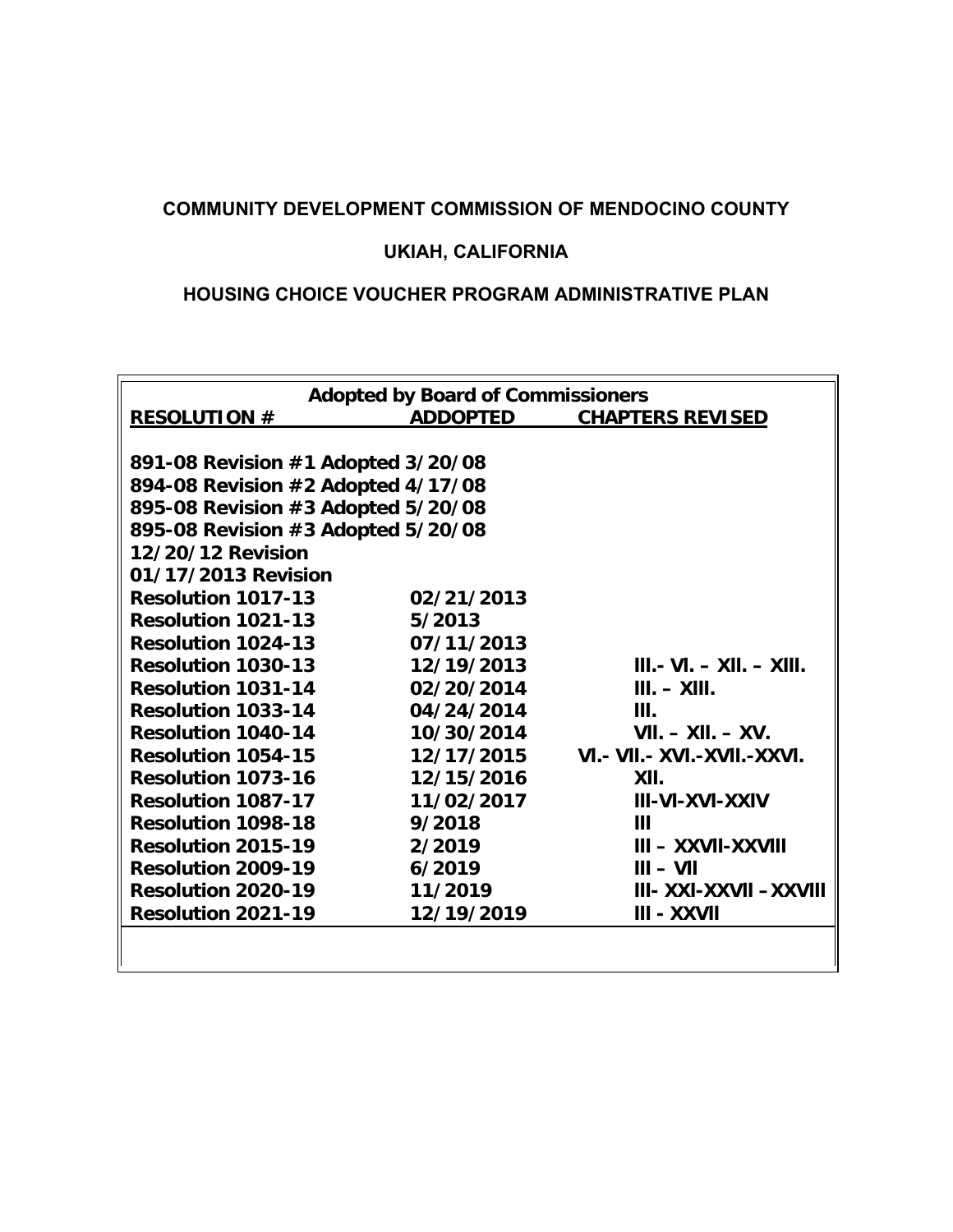## 8 2004 The Nelrod Company, Fort Worth, Texas 76109

## **WARNINGS, DISCLAIMERS, AND COPYRIGHT AND INTELLECTUAL PROPERTIES NOTICES**

These terms apply to the person who is reading this material and/or is responsible for bringing these terms to the attention of anyone who may read this material.

#### **WARNING**

It is your responsibility to ensure that it is lawful for you to access this DOCUMENT, and read or otherwise make use of the material in it. The Nelrod Company accepts no responsibility in this regard.

## **DISCLAIMERS**

The material in this DOCUMENT is authorized for the sole use of The Nelrod Company client Public Housing Agencies, their directors, administrators, managers, supervisors, and authorized clerical and technical staff in the administration or management of their day-to-day duties exclusively.

## **COPYRIGHT AND INTELLECTUAL PROPERTIES NOTICES**

This notice applies to all proprietary material throughout THE NELROD COMPANY DOCUMENT ("this Document").

**The format and content of all documents for which this notice is attached and here-in made part of said document are subject to current and future applicable copyright laws. None of the content may be used for any purpose whatsoever without express permission of the copyright owner (The Nelrod Company),** except as defined below.

**Intellectual Property.** The entire material, except for intellectual property of others (e.g. Agency data utilized for customization to local needs and citations from regulations), in this DOCUMENT, is claimed as intellectual property of The Nelrod Company. All content, including but not limited to text, designs, logos, titles, and visual materials and format within this DOCUMENT, are the copyrighted ownership material, trademarks, service marks, trade names or other property of The Nelrod Company. Nothing contained in this DOCUMENT, should be construed as granting (including without limitation, by implication, estoppel, or otherwise) any license or right to use any of The Nelrod Company's intellectual property presented in this document, database, visual or audio material, computer program, or manual, without the express written consent of The Nelrod Company, its authorized agents, or assigns.

**Limited Permissions Granted to use this Document.** You may copy and use material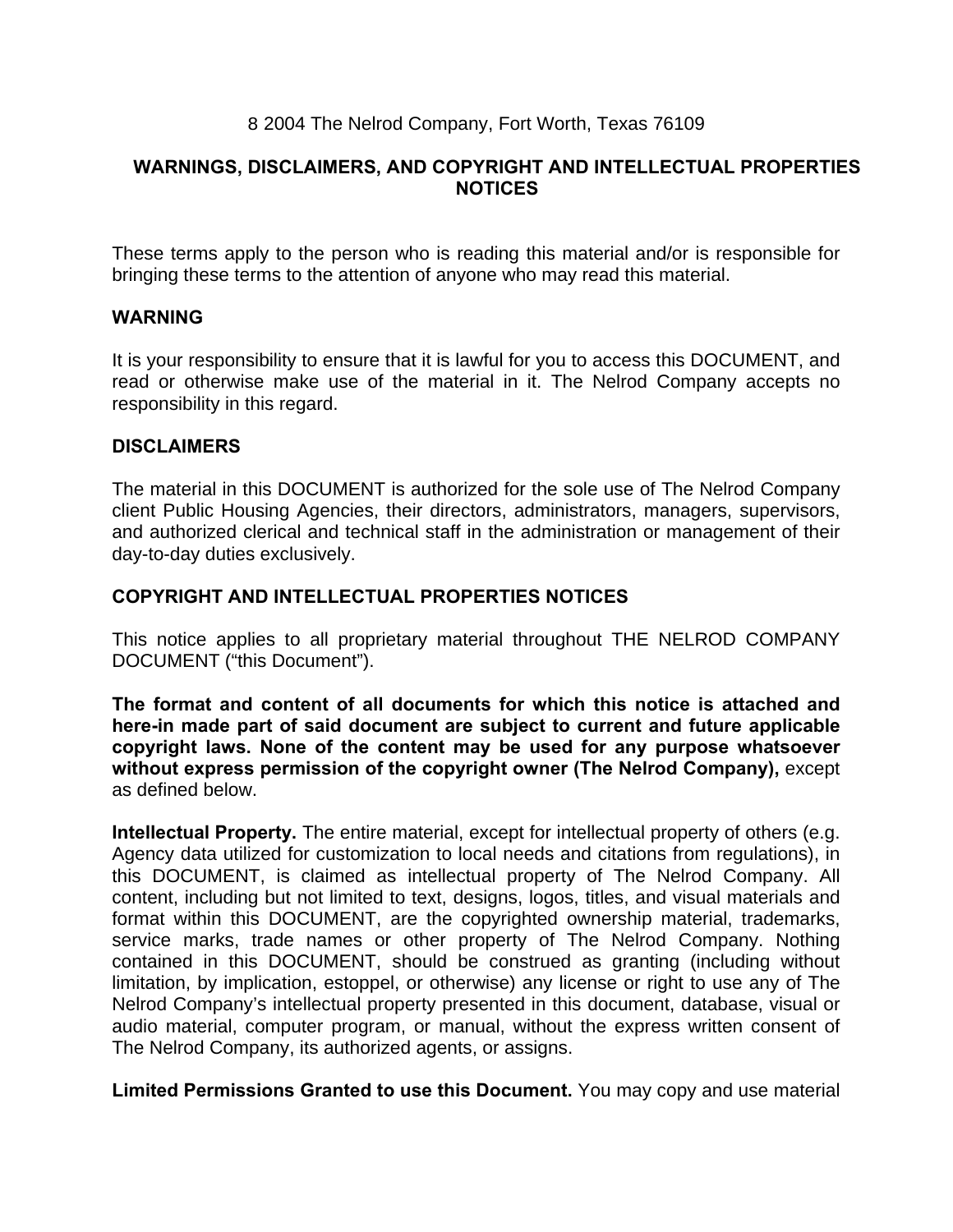presented in this Manual **only** on the conditions (1) the use is only for authorized use within the organizational structure of a duly recognized client of The Nelrod Company, and (2) that you show our copyright notice on all copied materials. All other rights are reserved.

You may not distribute, modify, transmit, reuse, re-vise, or use any of the content (Intellectual Property) of this DOCUMENT for public or commercial purposes, without the express written consent of The Nelrod Company.

**NOTE**: Existing policy data provided by an Agency and not developed by The Nelrod Company used in this policy is not copyrighted.

© 2004 The Nelrod Company, Forth Worth, TX 76109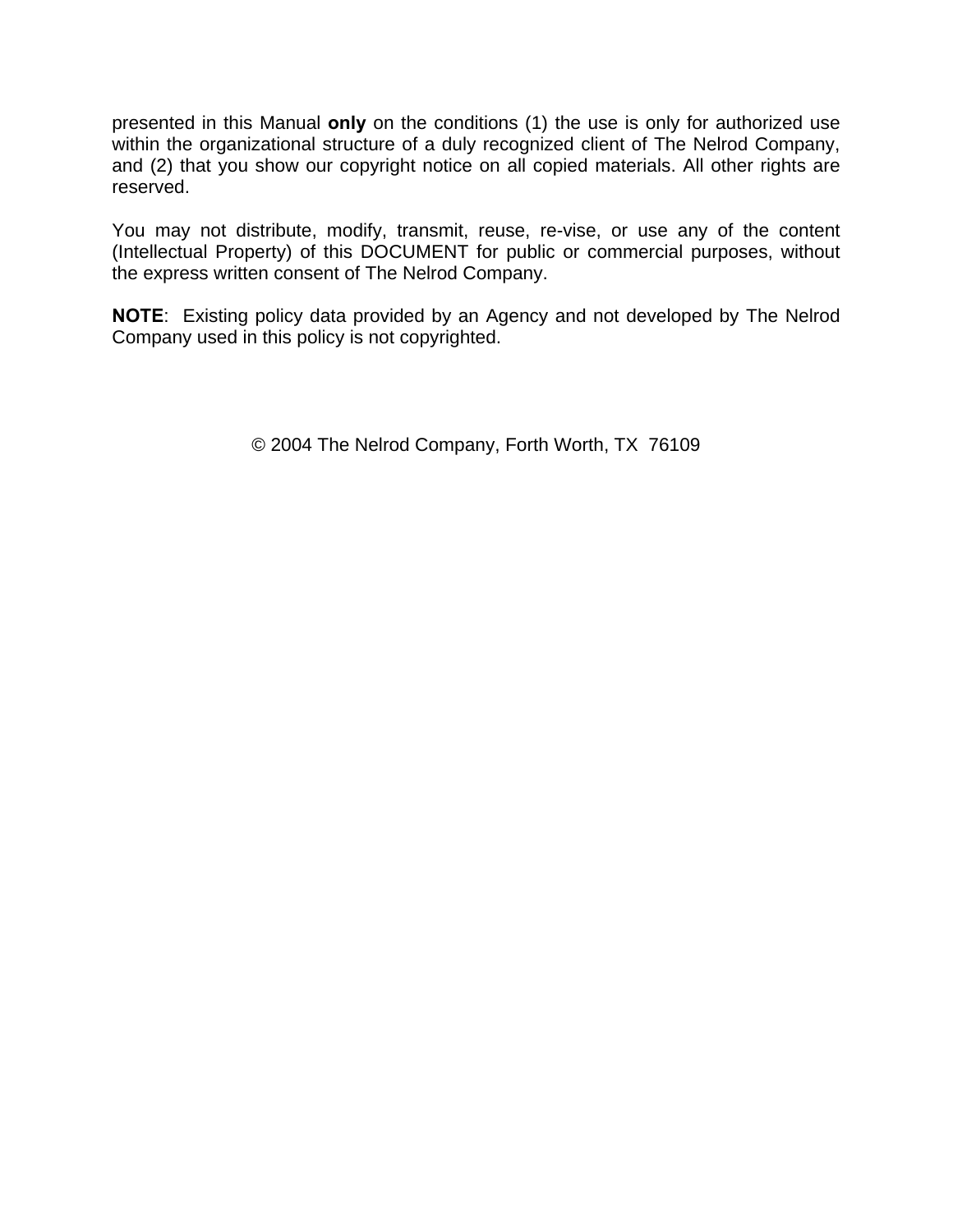# **HOUSING CHOICE VOUCHER PROGRAM ADMINISTRATIVE PLAN**

# **Implementation Schedule**

Staff Training Date, if needed:

**Distribution to Functional Areas** 

**This Plan has been distributed to staff in the following departments:** 

- **□ Housing Choice Voucher Manager**
- **□ Housing Choice Voucher Admissions/Occupancy Staff**
- **□ Financial Staff**
- **□ Inspectors**
- **□ Other: Specify: \_\_\_\_\_\_Executive Director\_\_\_\_\_\_\_\_\_\_\_\_\_\_\_\_\_\_**

**Date Policy Revised May 28, 2009**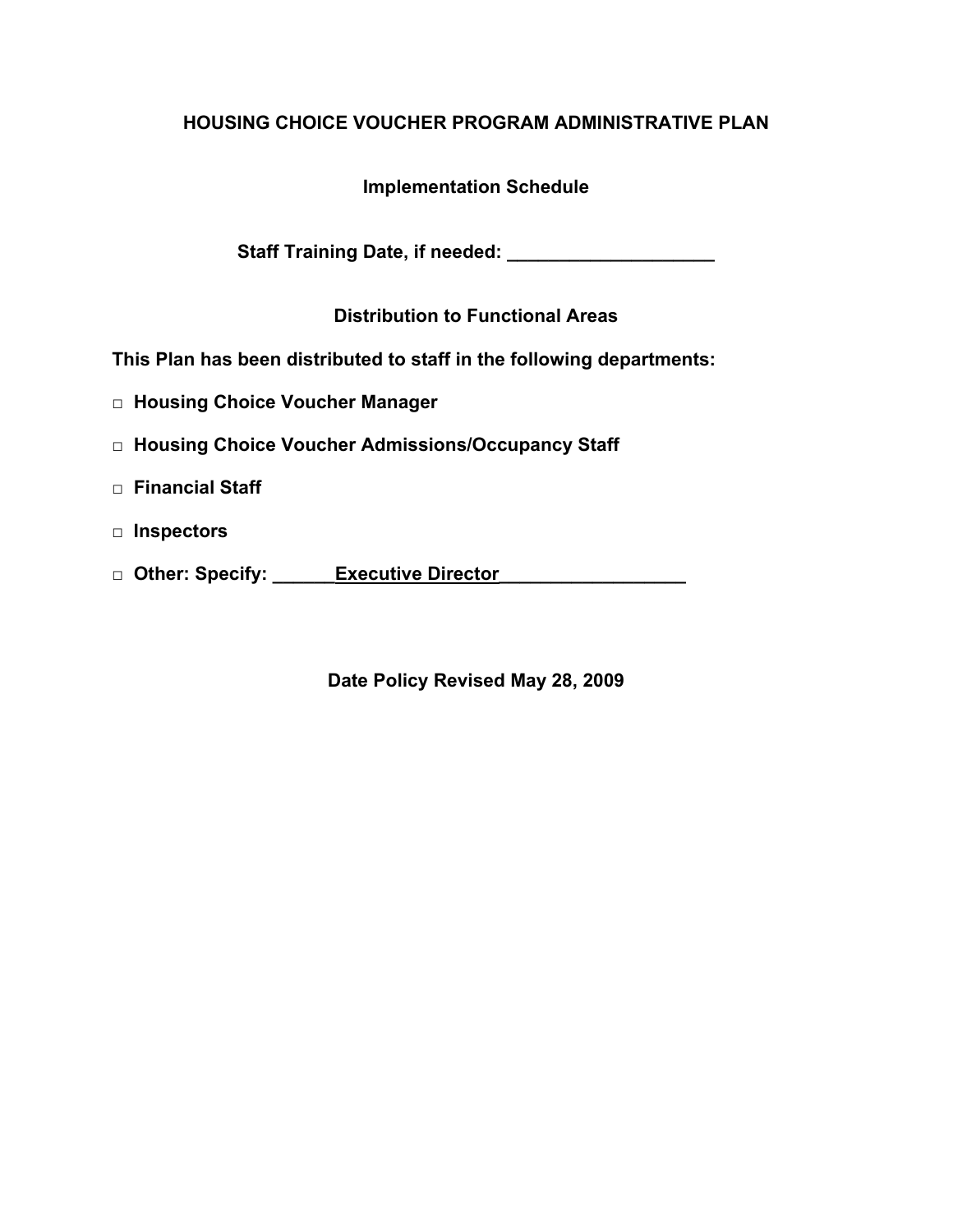## **COMMUNITY DEVELOPMENT COMMOSSION OF MENDOCINO COUNTY HOUSING CHOICE VOUCHER PROGRAM ADMINISTRATIVE PLAN**

# **TABLE OF CONTENTS**

## **I. INTRODUCTION AND STATEMENT OF APPROACH AND OBJECTIVES TO ADMINISTER THE HOUSING CHOICE VOUCHER PROGRAMS**........................

- A. Background
- B. Housing Authority Mission Statement and Housing Choice Voucher Program Objectives
- C. Legal Jurisdiction
- D. Purpose of the Administrative Plan
- E. Nondiscrimination
- F. Service Policy/Accommodations
- G. Translation of Documents
- H. Privacy Rights
- I. Rules and Regulations
- J. List of Housing Choice Voucher Programs
- K. Staffing Positions
- L. Customer Relations
- M. Code of Conduct

## **II. OUTREACH TO FAMILIES AND OWNERS/LANDLORDS** ..................................

- A. Family Outreach
- B. Owner/Landlord Outreach
- C. Promoting Greater Housing Opportunities for Families Outside Areas of Low-Income and Minority Concentration
- D. Opening/Closing the Waiting List

## **III. COMPLETION OF APPLICATION, PREFERENCES, DETERMINATION OF ELIGIBILITY AND SELECTION OF FAMILIES**

- A. Pre-Application Procedures
	- Duplicate Applications
- B. Notification of Applicant Status
- C. Selection Criteria and Special Purpose Funding
	- Basic Selection Criteria
	- Special Purpose Funding
- D. Local Preferences
- E. Completion of the Full Application
- F. Processing the Application/Eligibility Criteria
	- Verification of the Eligibility Application
	- Income Eligibility
	- Non-Citizens/Eligible Immigration Status
	- Criminal Activity and Domestic Violence
	- Consideration of Circumstances
	- Drug Treatment Facility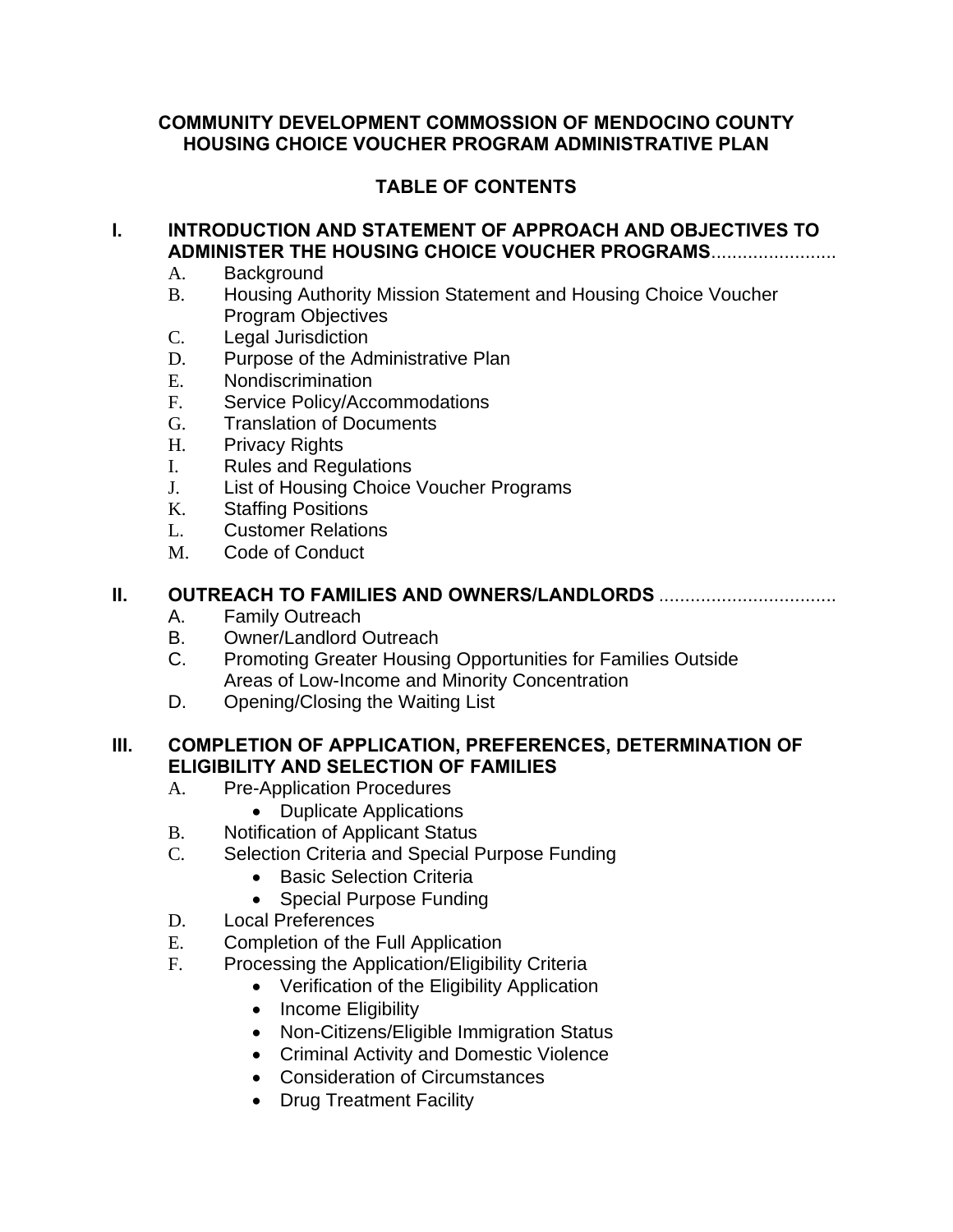- Criminal History Report
- G. Final Determination
	- Notification of Eligibility
	- Denial of Admission
	- Removal from the Waiting List and Informal Review
- H. Purge
- I. Monitoring of Selection and Leasing
- J. Records Management
- K. Family Designation and Definitions

## **IV. DETERMINATION OF INCOME, TOTAL TENANT PAYMENT AND FAMILY SHARE**.....................................................................................................

- A. Annual Income
- B. Income Inclusions
- C. Averaging Income
- D. Federally Mandated Income Exclusions
- E. Self-Sufficiency Incentive for Persons with Disabilities (Earned Income Disallowance)
- F. Assets
- G. HUD Required Deductions
- H. Minimum Rent
- I. Prorated Assistance for "Mixed" Families
- J. Rent Burden
- K. Zero Income Families
- L. Utility Allowance and Utility Reimbursement Payments
- M. Total Tenant Payment Exceeds Gross Rent/Zero HAP Assistance

## **V. VERIFICATION REQUIREMENTS** ........................................................................

- A. General Requirements
- B. Tiers of Verification Acceptable to HUD
- C. Information to be verified
- D. Release of Information
- E. Authority to Obtain Criminal History Records
- F. Permitted Use and Disclosure
- G. Receipt of Information from Law Enforcement Agencies
- H. Records Management
- I. Verification of Local Preferences (Former Federal Preferences)
- J. Verification of Income
- K. Assets and Income from Assets
- L. Verification of Deductions from Income
- M. Verifying Non-Financial Factors

## **VI. BRIEFING OF FAMILIES AND ISSUANCE OF HOUSING CHOICE VOUCHERS (Resolution # 1030-13, 12/19/2013)**

A. Briefing Notification……………………………………………………………..1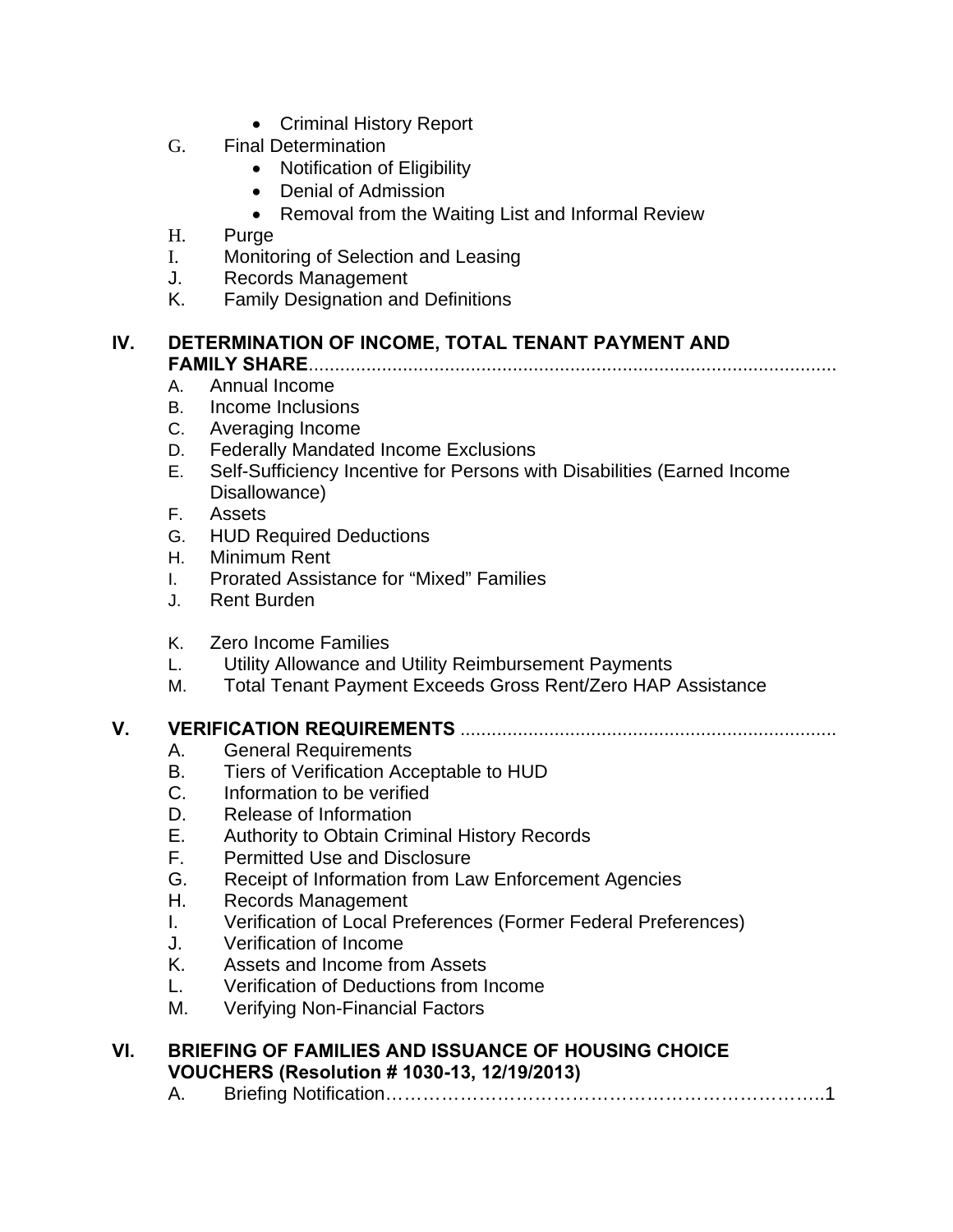|       | B.          |                                                                     |
|-------|-------------|---------------------------------------------------------------------|
|       | C.          |                                                                     |
|       | D.          |                                                                     |
|       | Е.          | Term of the Voucher (extensions and suspensions 3                   |
|       | F.          |                                                                     |
|       | G.          |                                                                     |
|       | Η.          |                                                                     |
|       | I.          |                                                                     |
|       |             | Maximum Occupancy and Increasing/decreasing Voucher Size 11         |
|       |             |                                                                     |
| VII.  |             |                                                                     |
|       |             | <b>Part I. Physical Standards</b>                                   |
|       | J.          |                                                                     |
|       | K.          |                                                                     |
|       | L.          |                                                                     |
|       | D.          |                                                                     |
|       | Е.          |                                                                     |
|       | F.          |                                                                     |
|       |             | Part II. The Inspection Process                                     |
|       |             |                                                                     |
|       |             |                                                                     |
|       | $C_{\cdot}$ |                                                                     |
|       | D.          |                                                                     |
|       | Ε.          |                                                                     |
|       | F.          |                                                                     |
|       | G.          |                                                                     |
|       | Η.          |                                                                     |
|       |             |                                                                     |
|       |             |                                                                     |
|       |             | Exhibit 7-2 HQS Inspection Guidance Related to Electrical Outlets29 |
|       |             | Exhibit 7-3 Federal Register - Annual and Biennial Inspect. 35      |
| VIII. |             | REQUEST FOR TENANCY APPROVAL, DISAPROVAL OF                         |
|       |             | OWNER/LANDLORD, RENT REASONABLENESS, EXECUTION OF                   |
|       |             |                                                                     |
|       | А.          | <b>Request for Tenancy Approval</b>                                 |
|       | В.          | CDC's Approval of the Tenancy                                       |
|       | C.          | Notification to Family and Owner/Landlord                           |
|       | D.          | CDC's Disapproval of Owner/Landlord                                 |
|       | Е.          | CDC's Discretion to Disapprove Owner/Landlord                       |
|       | F.          | Rent Reasonableness Determination and Documentation                 |
|       | G.          | Execution of the Lease and HAP Contract                             |
|       |             |                                                                     |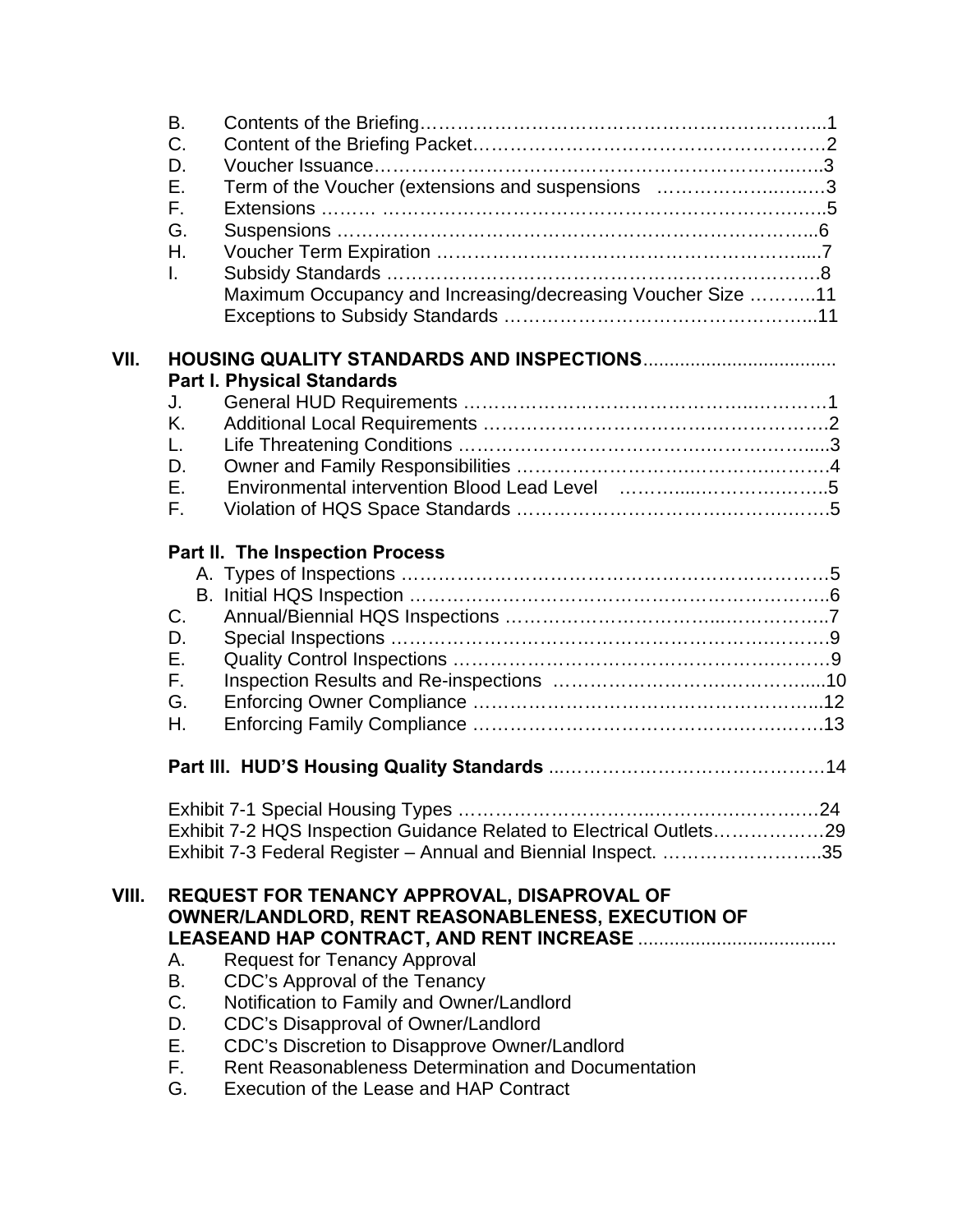| Η. | <b>Rent Increases</b> |
|----|-----------------------|
|    |                       |

I. Manufactured Homeowners Leasing Pad

| IX. |  |
|-----|--|
|-----|--|

#### **X. OWNER/LANDLORD RESPONSIBILITY FOR SCREENING RESIDENTS** ..........

- A. Owner/Landlord Screening
- B. CDC Information About Residents

## **XI. PAYMENTS TO OWNERS/LANDLORDS** .............................................................

- A. Controls and Accountability
- B. Basic Procedures<br>C. HAP Late Paymen
- HAP Late Payments to Owners/Landlords

## **XII. ANNUAL AND INTERIM RE-CERTIFICATION**

| Re-examinations by mail/re-examinations by appointment 3   |  |
|------------------------------------------------------------|--|
| C. Failure to Respond to Annual Re-Certification Notice  4 |  |
|                                                            |  |
|                                                            |  |
|                                                            |  |
|                                                            |  |
|                                                            |  |
|                                                            |  |

#### **Xlll. VETERANS SUPPORTIVE HOUSING PROGRAM (VASH) (Resolution # 1030- 13, 12/19/2013)**

|  | 19, 1 <i>2</i> /19/2019)                            |  |
|--|-----------------------------------------------------|--|
|  |                                                     |  |
|  |                                                     |  |
|  |                                                     |  |
|  |                                                     |  |
|  |                                                     |  |
|  |                                                     |  |
|  | G. Transfer from HUD-VASH to Tenant Based Voucher 4 |  |
|  |                                                     |  |
|  |                                                     |  |
|  |                                                     |  |
|  |                                                     |  |

# **XIV. TERMINATION OF ASSISTANCE** .........................................................................

A. Basic Policy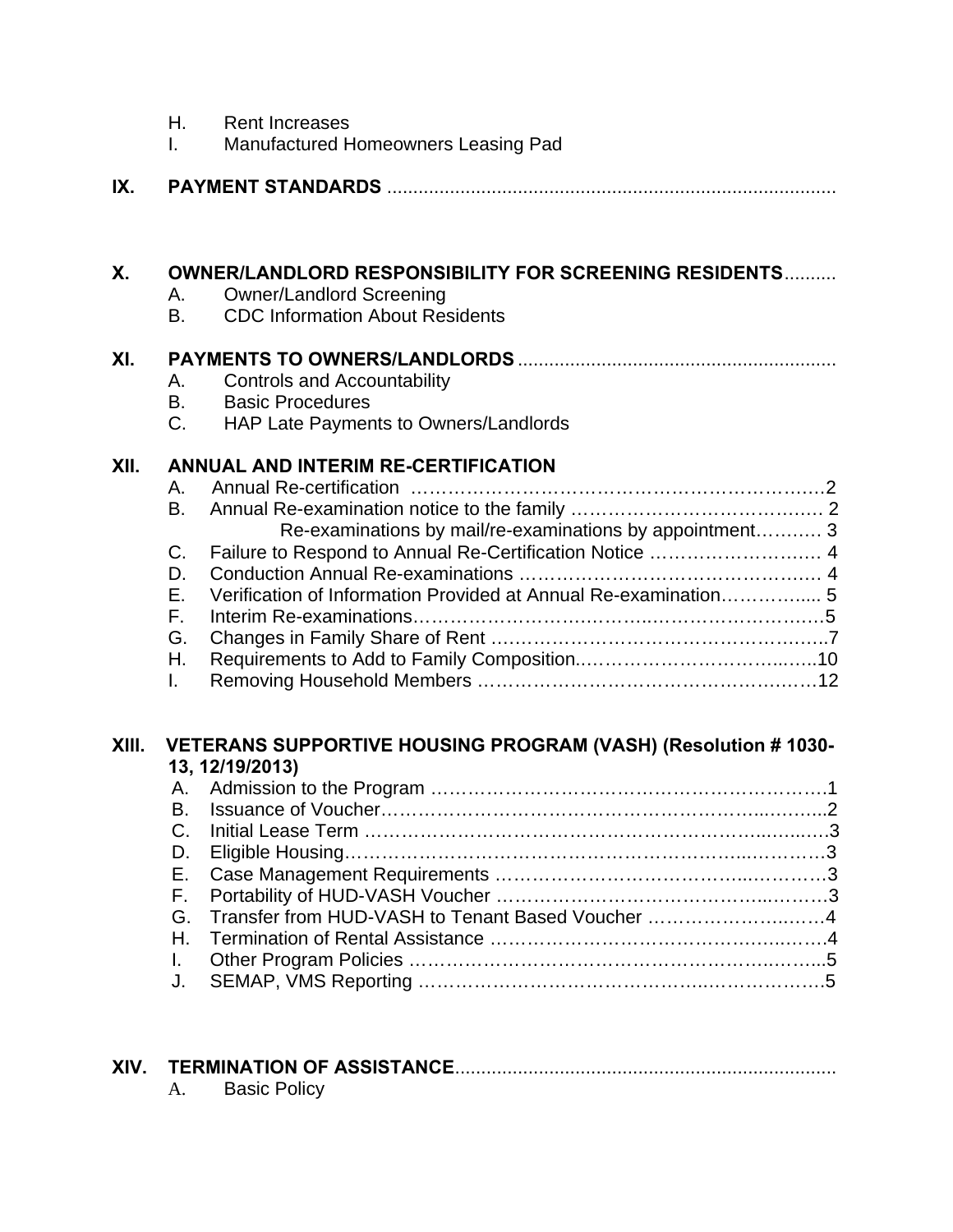|      | <b>B.</b><br>$C$ .<br>D. | The CDC May Terminate Assistance for the Following Reasons<br><b>Zero Housing Assistance</b><br><b>Computer Matching</b> |  |
|------|--------------------------|--------------------------------------------------------------------------------------------------------------------------|--|
| XV.  |                          |                                                                                                                          |  |
| XVI. | Α.                       | <b>PORTABILITY</b>                                                                                                       |  |
|      | В.                       | <b>Initial PHA Role - Port Out</b><br>Moves outside the Receiving PHA's Jurisdiction11                                   |  |
|      | С.                       | .11                                                                                                                      |  |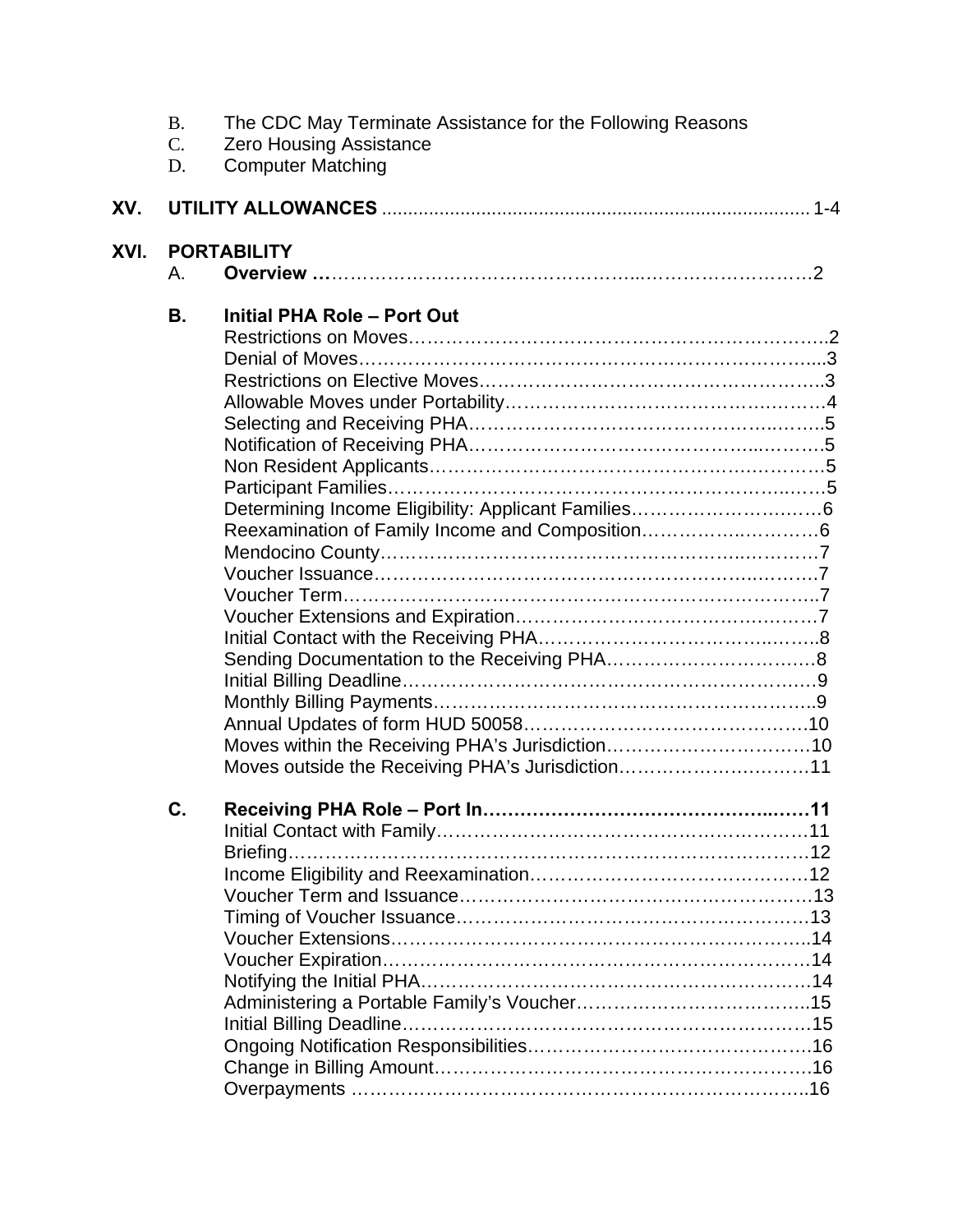| XVII. | MOVES WITH CONTINUED TENANT-BASED ASSISTANCE<br><b>Allowable Moves</b><br>А.<br>В.<br><b>Restrictions on Moves</b><br>$C_{\cdot}$<br><b>Moving Process</b>                                                                                                                                                                                                                                                                                                                                                                                                                                                                           |
|-------|--------------------------------------------------------------------------------------------------------------------------------------------------------------------------------------------------------------------------------------------------------------------------------------------------------------------------------------------------------------------------------------------------------------------------------------------------------------------------------------------------------------------------------------------------------------------------------------------------------------------------------------|
|       | <b>CDC</b> Discretion<br>А.<br>В.<br>Criteria<br>$C_{1}$<br><b>Court Orders</b><br>D.<br><b>Remaining Member of Tenant Family</b>                                                                                                                                                                                                                                                                                                                                                                                                                                                                                                    |
| XIX.  | <b>Time Limits</b><br>А.<br>B.<br>Verifications                                                                                                                                                                                                                                                                                                                                                                                                                                                                                                                                                                                      |
| XX.   | Live-in Aide<br>$\mathsf{A}_{-}$<br><b>B.</b><br><b>Foster Children</b>                                                                                                                                                                                                                                                                                                                                                                                                                                                                                                                                                              |
| XXI.  |                                                                                                                                                                                                                                                                                                                                                                                                                                                                                                                                                                                                                                      |
| XXII. | Investigation of Suspected Abuse and Fraud<br>А.<br>Steps to Detect Program Abuse and Fraud<br>В.<br>C.<br>Handling of Allegations of Possible Abuse and Fraud<br>D.<br>Investigations of Allegations of Abuse and Fraud<br>Е.<br>Evidence and Statements Obtained by the CDC<br>F.<br>Evaluation of the Findings<br><b>Action Procedures for Violations Which Have Been Documented</b><br>G.<br>Η.<br><b>Misrepresentations</b><br>The Participant Conference for Serious Violations and Misrepresentations<br>I.<br>Disposition of Cases Involving Misrepresentation<br>J.<br>Κ.<br>Notification to Participant of Proposed Action |
|       | <b>Definitions</b><br>А.<br>В.<br><b>Procedures for Informal Review</b><br>C.<br>Procedures for Informal Hearing<br>D.<br>Hearing and Appeal Provisions For ARestrictions On Assistance To Non-<br><b>Citizens</b><br>Mitigating Circumstances For Applicants/Participants with Disabilities<br>Е.                                                                                                                                                                                                                                                                                                                                   |